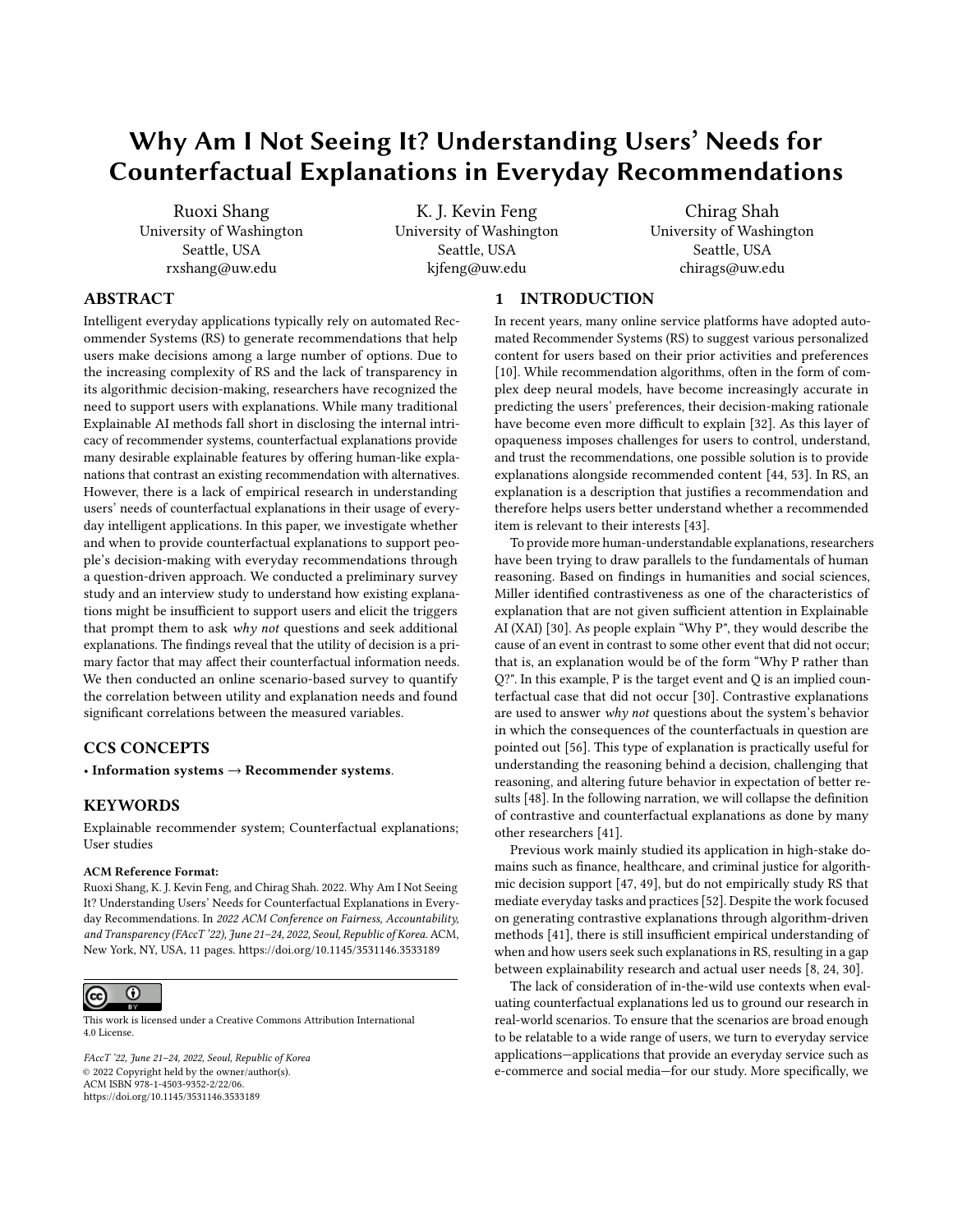focus on those everyday applications' adoption of intelligent systems that are capable of selecting relevant information, influencing user-facing content, and learning from users' behaviors to shape future recommendations [\[19\]](#page-9-4). Question-driven frameworks have been widely used in the space of understanding users' explanation needs, as an explanation is fundamentally an answer to a question [\[28,](#page-9-5) [29\]](#page-9-6). In this work, instead of focusing on the explanation side such as the feasibility of generating counterfactual explanations and how such explanations should be presented, we turn to eliciting when people ask why not questions. We note the synonymous relationship between why not questions and counterfactual explanations and refer to the former as a method of probing into the latter in this work. Moreover, since a counterfactual explanations serves to explain a why not question, we use why not explanations and counterfactual explanations interchangeably.

In order to better support users through counterfactual explanations in their interactions with everyday recommendations, we investigate the following research question:

When do users need why not explanations when interacting with recommended content in intelligent everyday applications?

This work seeks to elicit users' implicit and explicit reasons behind the needs for explanations of alternative recommended content. That is, in addition to finding when users directly ask why not questions, we also look for situations when showing why something is missing from the recommendation might fulfill users' information needs. We do this by probing into users' decisionmaking processes in everyday service applications. Through this work, we make the following contributions:

- We examine and report how users interact with existing explanations provided for everyday recommendations and the limitations of existing explanation methods as a decisionmaking aid.
- We identify the triggers for people to ask why not questions for everyday recommendations and the main factor for seeking why not explanations.
- We present quantitative findings from a survey on how users' perceived utility of making a decision is associated with their needs for why not explanations.

The remainder of the paper is structured as follows. We first review related work in this area. This is followed by descriptions and results from a preliminary survey, an interview study, and a survey study that are all approved for IRB exemption. We then discuss the implications of our findings from these studies, limitations, and future work in this research direction.

# 2 BACKGROUND

#### 2.1 Explaining recommendations

Recommender systems (RS) decide what and how online information is presented to individuals for a wide variety of domains including restaurant search, video consumption, dating, shopping, and advertising by tracking and learning from the vast amount of data from user activities. While recommendations can make digital information more consumable and relevant for individuals [\[10\]](#page-9-0), the decision-making processes of RS can be complicated and opaque in

nature. Consequently, the personalized curation of content without proper justifications can make it difficult for users to assess the quality of the recommendations without consulting with external resources [\[18\]](#page-9-7). One particular line of research in this area is using explanations and justifications to support users in better understanding the decision-making rationale of RS [\[32\]](#page-10-1). Some classic examples of explanations in RS include item-based explanation (e.g., You are being recommended for this product because you have purchased a related product before) and user-based explanation (e.g., You are being recommended for this video because a person you follows have liked this video) [\[54\]](#page-10-11). While explanations can aid users in understanding the AI systems, it remains uncertain whether they can lead to improved trust and acceptance of the system [\[9,](#page-9-8) [28\]](#page-9-5).

Explanations are essentially an answer to a why question [\[30\]](#page-9-1). Prior work has adopted the question-driven framework to generate explanations. In particular, Lim and Dey [\[29\]](#page-9-6) used scenarios to elicit types of information demands and questions that users have when using context-aware applications. Liao et al. [\[28\]](#page-9-5) developed an explainable AI (XAI) question bank to represent users' needs for explainability as questions that they might ask when using various AI products. Gregor and Banbasat found that when interacting with intelligent systems, users are not likely to ask for or access explanations without a specific trigger, such as anomalous system behavior [\[20\]](#page-9-9).

In our study, we elicit user interview and survey data to understand perceptions of regular explanations as well as needs for counterfactual explanations. This way, we can better identify pain points across both and see how design modifications in one type of explanation can potentially help solve pain points in the other.

#### 2.2 Why not explanations

One particular type of question people may want ask an intelligent system is the why not question, which closely relates to the line of research in XAI that focuses on generating contrastive explanations [\[41\]](#page-10-7). A contrastive explanation explains not only why event A happened, but why A happened as opposed to some alternative event B. Miller [\[30\]](#page-9-1) provides an extensive survey of social science literature in relation to XAI. He concluded that when people ask "Why did event P happen?" questions, they are essentially asking "Why did event P happen rather than event Q?", where Q is often implicit in the context. According to social science researchers, contrastive explanations are appealing for two reasons. First, people ask contrastive questions when they are surprised by an event and expected something different. The contrasting case identifies what they expected to happen. This provides a 'window' into the questioner's mental model, identifying what they do not know [\[27\]](#page-9-10). Second, offering contrastive explanations is "simpler, more feasible, and cognitively less demanding to both questioner and explainer" [\[31\]](#page-10-12), as a contrastive question surfaces characteristics that differentiate the actual causal history from its counterfactual alternative [\[27\]](#page-9-10).

Researchers have proposed to use contrastive explanations for personalizing human-AI interactions via an explanatory dialogue by interactively adjusting their conditional statements and extracting additional explanations [\[40\]](#page-10-13). Wilkinson et al. [\[51\]](#page-10-14) explored the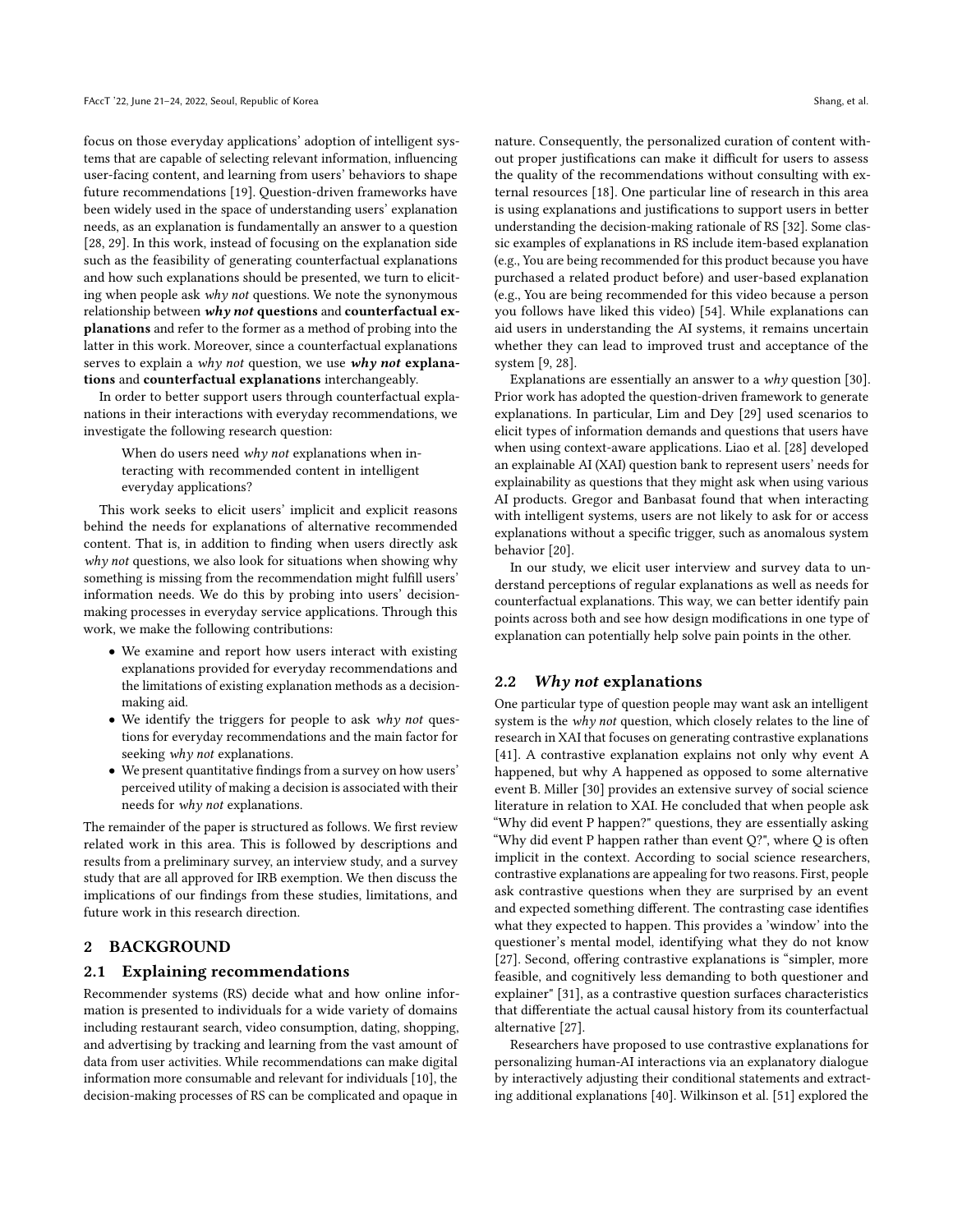Why Am I Not Seeing It? Understanding Users' Needs for Counterfactual Explanations in Everyday Recommendations FAccT '22, June 21-24, 2022, Seoul, Republic of Korea

effects of "why" and why not justifications on users' perceptions of explainability and trust for a movie recommender. By only providing a why not explanation between a recommended movie with a non-recommended movie chosen by the system, they found that such why not justifications negatively influenced users' willingness to depend on and follow advice from the system. This further suggests the need to elicit when, where, and how users want explanations for why not questions.

Previous work has also underscored the general importance of counterfactual explanations. Elzein argues that the ability to explain a decision contrastively is indispensable for responsible decision-making [\[15\]](#page-9-11). In a recent proposal, Attolou also pointed out that for end-users, it is important to understand why the system does not recommend other items that the user might expect (why not question) in addition to why the system recommends certain items (why question) [\[4\]](#page-9-12). Despite the importance of counterfactual explanations, there is little empirical work investigating user needs of such explanations in practice. Our work strives to bridge this gap.

# 2.3 Supporting people in everyday recommendations

Average users of everyday intelligent applications have different explanation needs compared to AI researchers, developers, and domain experts [\[36\]](#page-10-15), as many of them have a relatively low awareness and understanding of algorithmic decision-making [\[16\]](#page-9-13). The uncertainty towards how the RS generates the contents can also lead to "algorithmic anxiety" [\[22\]](#page-9-14) and "algorithmic aversion" [\[12\]](#page-9-15). Eiband [\[14\]](#page-9-16) investigated and categorized different problems and coping strategies reported by users for three everyday intelligent applications (Facebook, Netflix, and Google Maps). Their findings call for a reconsideration of how and what to explain for recommendations in order to better support users in making decisions across options.

Though explanations may bring desiderata such as transparency, trust, and satisfaction [\[43\]](#page-10-4), research has shown the importance of presenting only relevant and crucial information. Complicated explanations may also decrease users' acceptance of a system [\[21\]](#page-9-17) and negatively impact user confidence and enjoyment [\[37\]](#page-10-16). Bunt et al. [\[6\]](#page-9-18) also found that when users are interacting with everyday low-cost applications, the perceived cost of consuming explanations tended to outweigh its benefits. The ever-growing amount of time spent on these applications [\[7\]](#page-9-19) motivated us to determine whether this is still the case.

While information overload is the main challenge in using explanations to support users' decision-making, over-simplification can also lead to negative effects. In a study that compares personal and impersonal sources of movie recommendations, Kunkel et al. [\[26\]](#page-9-20) found that simplistic explanations (conventional similarity-based explanations) fall short in explaining the decision of RS when compared to more sophisticated human-like explanations. Pu and Chen [\[34\]](#page-10-17) found that when users interact with RS, the desirable level of detail in an explanation is associated with the perceived level of risk in executing a decision. For example, users would prefer more detailed explanations for products that involve a high level of financial and emotional risks such as cars and houses, while they

would prefer a short and concise explanation on low-risk products such as movies and books.

If explanation detail is impacted by decision risk, then perhaps so is the desire to explore alternative options. Currently, there is little work examining the relationship between counterfactual explanations and cost of decision-making. We engage with this topic through our exploration of decision utility as it pertains to counterfactual explanations.

## 3 PRELIMINARY SURVEY

To begin our investigation, we conducted an exploratory survey to get some insights about people's general explanation needs for recommended content in everyday applications.

## 3.1 Survey Procedure

In this short survey, we offered participants a list of seven types of recommendations based on the categorization of recommender systems proposed by Zhang and Chen [\[55\]](#page-10-18). For each type of recommendation, we asked how frequently people use it and only analyzed the responses in which the participants indicate that they have at least seen it "infrequently". We recruited participants through Amazon MTurk who reside in the US and are aged 18 or above in August 2021, and we received a total of 91 valid responses. Each participant received \$1.5 after completing the survey. Of the 91 participants, 67 identified as male and 24 as female. The average age was 36.2 (std = 9.91). All completed their high school education, 48 have at least a bachelor's degree, and 15 have professional and/or Master's degrees.

The survey started with three sets of scenario-based questions (online shopping, online dating app, online apartment searching). After that, participants were asked to answer some questions about their general explanation needs for different types of recommendations. These questions include: How frequent do you see the following types of recommendations in your everyday life? When the system offers you a particular recommendation, how much would you be interested to get an answer for a why not question such as why not suggest A instead of B?

## 3.2 Survey Findings

Among the most common types of applications (e-commerce, pointof-interest, social media, and multimedia), social media had the highest percentage (15.5%) of participants who indicated "Not at all interested" with regards to recommendation explanations, while the other three types of applications had less than 9% of participants completely not interested in explanations. For e-commerce, pointof-interest, social media, and multimedia recommendations the percentage of participants who indicated "Very interested" or "Extremely interested" were more than 62%, 40%, 43%, and 48%, respectively. For the scenario-based questions, across all reasons (including efficiency, effectiveness, persuasiveness, transparency, satisfaction, scrutability, and trust as the seven possible goals of using expalnations in recommender systems identified by Tintarev and Masthoff [\[43\]](#page-10-4)) for why they need explanations, effectiveness (i.e., The explanation might help me to make good decisions) was chosen by the highest percentage of participants 40% averaged over the three scenarios.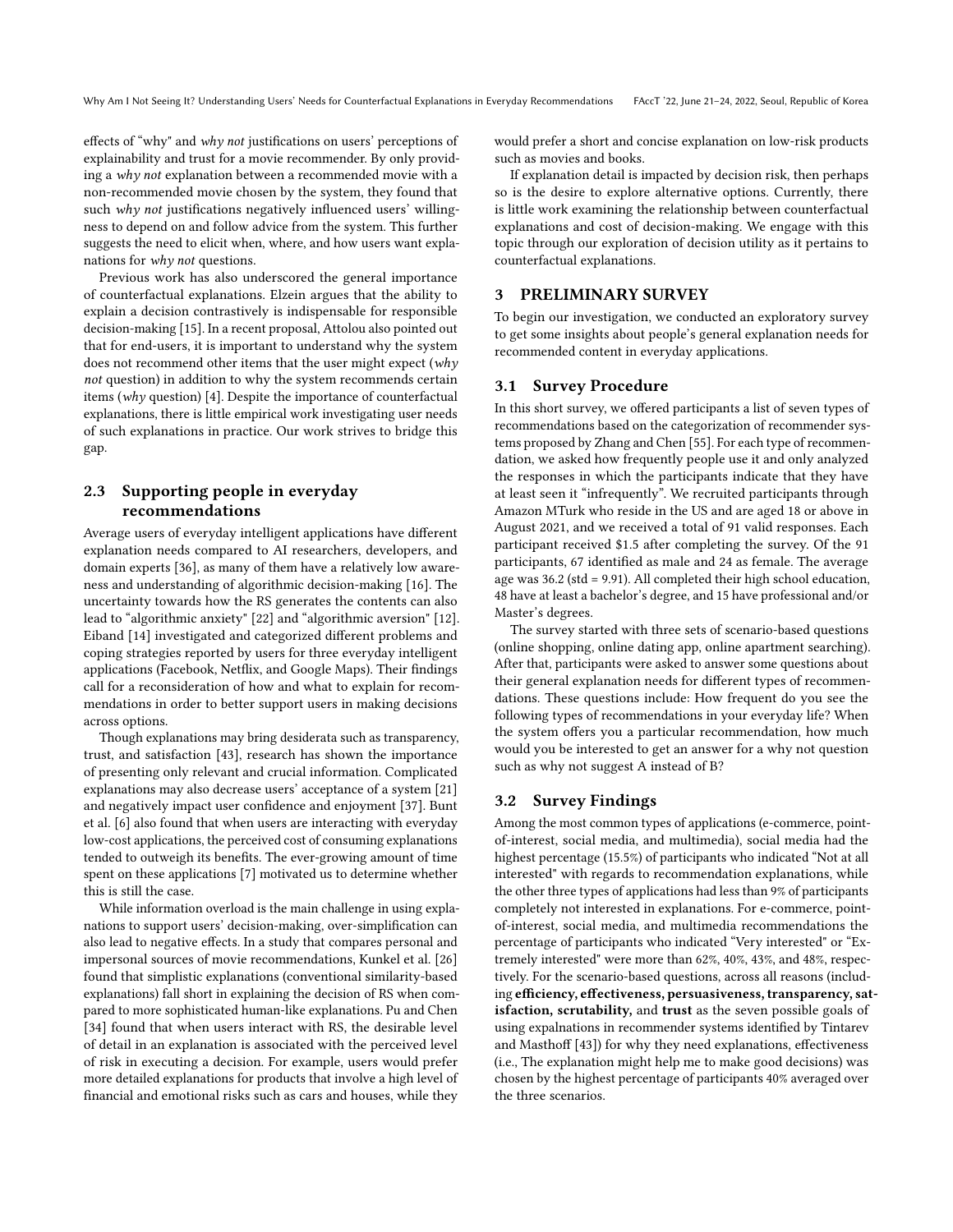We also looked at the responses to the open question "Please give us a short description of a time when you noticed an explanation for any type of recommendation." All responses fell into the following four categories of applications.

- (1) Social media applications (Facebook, Instagram, Twitter) recommending users to follow based on mutual connections
- (2) Multi-media applications (YouTube, Spotify) recommending images, songs, movies, or videos based on user history
- (3) E-commerce platforms (Amazon) recommending products based on user history and similar products
- (4) Point-of-interest applications (Google Maps) recommending restaurants and routes based on users' preferences and past activity

These preliminary findings gave us the impression that users of everyday online service applications generally have a high interest in explanations, and that the commonly noticed explanations are primarily coming from social media, multi-media, e-commerce, and point-of-interest applications. Based on the finding that the most commonly chosen reason for explanation needs is effectiveness (making better decisions), we focus on understanding how why not explanations can better aid decision-making going forward.

#### 4 INTERVIEW STUDY METHOD

We chose semi-structured interviews as the study method for its exploratory and versatile nature. We were constrained by a lack of prior empirical work to deductively approach this problem, as everyday user-facing why not explanation needs is still under-explored. An inductive approach helped us better delineate people's transparency needs without being influenced by the dominant assumptions on the technical usefulness of counterfactual explanations.

#### 4.1 Recruitment and Participants

We screened and recruited participants who regularly use online service platforms such as e-commerce sites, social media applications, and multimedia streaming services who have noticed and interacted with recommended content. We distributed a message across social media platforms and also leveraged snowball sampling to broaden our reach. To understand how average users seek explanations, we recruited participants who had no extensive knowledge of the algorithmic side of RS. Based on responses to the recruitment survey, we filtered and selected participants based on the quality of their answers to the open question, their knowledge level of how the RS works, and their general awareness of recommended content. We interviewed a total of 12 participants. The interviews were semi-structured and conducted on Zoom, and typically lasted from 45 to 60 minutes. All participants consented to being recorded, and participants were compensated with a \$10 Amazon gift card at the end of the interview.

We began by asking interviewees to recall when they last interacted with recommended content on any of the online service applications they use. To provide participants with some references, we complied a list of recommendations including e-commerce, social media, multimedia, point-of-interest, health, academic, navigation, and search engines based on the categorization proposed by Zhang and Chen [\[55\]](#page-10-18). We also provided a few application examples (e.g., YouTube, Spotify, Yelp etc.) for each type of recommendation. If

participants struggled to think of relevant examples, we would then show them the list as a reference. They were also encouraged to think of examples outside the list. While showing the examples might induce biases, the influence on responses is minimal, as list covers a wide range of commonly used everyday applications that are representative of most everyday interactions with recommendations and explanations.

## 4.2 Analysis

Each interview audio was recorded and transcribed with some light editing for readability (e.g., removed pauses, repetitions, filler speech, etc.). The lead author then used open coding on the transcripts to generate a set of codes. After the first round of coding, that author revisited all the transcripts to collate the codes, and two authors then imported the codes to an online application, Miro, and created affinity diagrams to identify themes and patterns in participants' responses. The codes were clustered based on similarity using an inductive approach. These clusters were then used to identify emerging themes. During this process, we re-examined the raw data, the coded quotes, and the themes in an iterative manner.

## 5 INTERVIEW STUDY FINDINGS

## 5.1 Users' perceptions of existing explanations

5.1.1 General need for more explanations. When being asked if they would prefer to view more or less explanations in their recommendations, most participants express a strong interest and need for additional information.

I need explanation. Just because most of these websites are not transparent enough. I really value being informed. And for me, I just want to make informed decisions whether I go a lot. (P11)

Because like, there are so many algorithms that go on behind the scenes or just even showing one little explanation, it just kind of helps just better experience. (P4)

In the above quotes, P4 enjoyed the general sense of transparency when she saw explanatory details alongside the recommendations. Several participants, on the other hand, mentioned that although they preferred to have the information available, they would not want to access explanations every time they were presented with recommended content. For example, P5 wanted more details to be available on demand.

I don't want to know every single time. But if I have the thought that I want to be able to know everything. [...] Because right now I know that I won't be able to find that information. (P5)

5.1.2 Lack of relevant details. When asked whether they were satisfied with the information provided in existing explanations, participants expressed once again a desire for more details. Many participants found the information currently provided to be too generic and simple. One participant provided an example where the explanations for Facebook advertisements did not appear to be telling the whole truth regarding targeting based on her specific interests: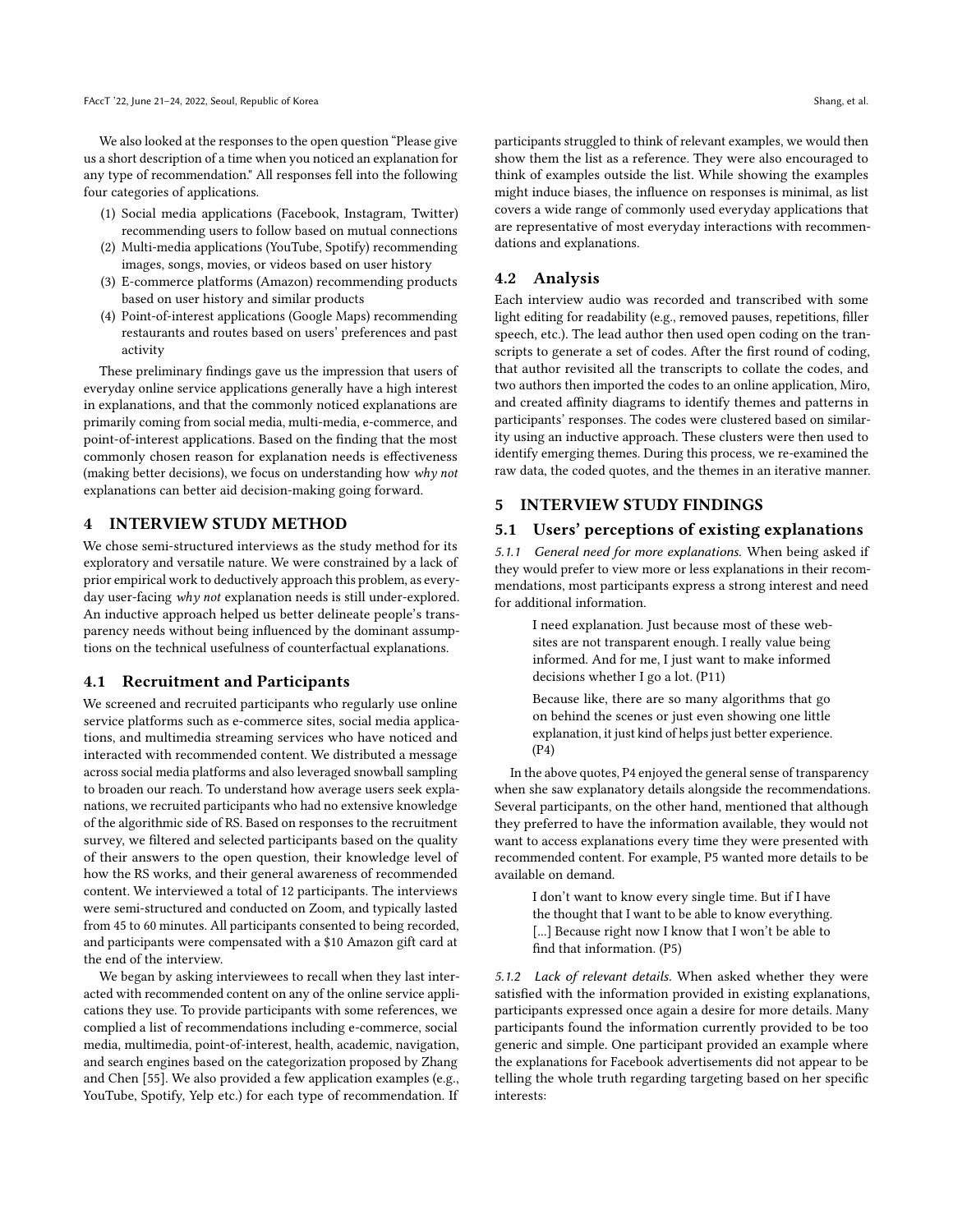So I'm still getting those like tailored recommendations and ads when I click on "Why are you seeing this ad?" All it does is say you're seeing this because the brand is trying to reach females ages 18 and up and people who live in the United States. [...] The explanation is super vague. I'm like, okay, this is a lie. They're not targeting any random person who lives in the United States. (P8)

As P8 suggested, the lack of details in explanations can potentially erode users' trust in the recommender system. P5 also indicated a similar distrust, saying "The less detailed it is, the less I trust that they're actually telling me the truth". Apart from explanations failing to provide desired details, some participants also pointed out that the explanations may not be relevant to their interactions with the application. P9 mentioned that it is unclear how the existing explanations are useful besides offering a sense of transparency:

I don't know how helpful it would be if it ended up on my, like, on my screen, if I were actually look at it. If they were to say, Oh, we recommended this to you because of this. I'm not sure if I'll like put too much thought into it. (P9)

5.1.3 Existing explanations are not noticed. During the interview, participants were given a few examples of existing explanations. One example frequently noticed by participants was LinkedIn suggesting new connections based on the number of mutual connections. Another less noticed example was on the Instagram explore page, where one small line of explanation that reads "Based on posts you saved" shows up under every recommended image. While most participants noted that they had seen these, several of them did not despite being users of the platform. Participants had high-level awareness that explanations are often displayed with recommended content, yet they did not seem to observe specific instances of such explanations.

It's like now that you've pointed it out, I'm just realizing that there are already explanations on that I just usually just skip over. [...] There are actual explanations, but I never paid attention to. (P10)

That's exactly how I always see them just passive. It's just kind of built in. You almost don't even notice it. (P4)

Additionally, P3 and P5 mentioned that they did not actively seek out explanations because they do not think the information is even available in the first place. P9 explained that this lack of notice may be due to the limited attention allocated towards explanatory information when skimming through recommended content.

# 5.2 Triggers for asking questions about alternative suggestions

We identified signals of users wanting to learn what has not been shown to them as well as the reasons and triggers for their information needs. Participants may not be actively aware of missing recommendations (i.e. items that are not shown to them but still have some relevance). Noting this, we structure the findings around this question: what triggers users to question the existence of potentially

relevant and interesting content outside of their current recommendations? We elaborate on two triggers we identified in the following discussion.

5.2.1 Trigger 1: General skepticism. Some participants tend to be more skeptical toward algorithmic recommendations than others. Their primary concern is whether the algorithm is really giving them suggestions based on their interests. Building on this skepticism, some of them wonder why they have been only given these particular contents instead of others. For example, P3 found himself wondering whether Netflix is only recommending their popular shows when he tries to find something to watch:

What if I go on Netflix and it only let me watch whatever is the most popular show every time? It feels like it spirals me into this hole of watching whatever is very popular. (P3)

P2 expresses a similar concern when reading news articles on Facebook:

Why didn't I get this article, whether it's like, 'Oh, we found this one was not factual' or was it biased? What part of it is considered to be biased then?"(P2)

When making a choice based on recommended content, some participants would like to know why an item is recommended over alternatives. P3 mentioned that counterfactual explanations can potentially help him to calibrate the amount of trust he can put into a particular recommended item.

I guess it would just be useful in understanding like, how much trust I should put in, like how specific the recommendation actually is. (P3)

5.2.2 Trigger 2: Seeking novelty. While recommender systems attempt to predict users' preferences based on their past activities, the recommended content can inevitably become homogeneous and similar. Several participants mentioned that they constantly got tired of recommendations on their feed page and wished to seek fresher alternative content.

There have definitely been times in the past couple months, when I'm like, you know, bingeing YouTube and I just get bored. And like, I don't know what to I don't know what to watch next. [...] I don't know what to switch to. (P10)

In addition to boredom, some participants expressed their interest in knowing how to acquire alternative suggestions from the system due to the fear of missing out (FOMO).

So like, a great example is my boyfriend uses TikTok and Twitter, and so do I. [...] I don't see as many like, funny jokes and memes that my boyfriend sees. And then he sends it to me. And I'm like, Why? Why don't my timeline show me that? I want that, too. (P5)

Several participants mentioned that they got interested in alternative recommendations when they accidentally saw something new and interesting. For example, P7 expressed an interest in being informed of "things that I don't even know that I don't know." After watching an unexpected video about user experience research that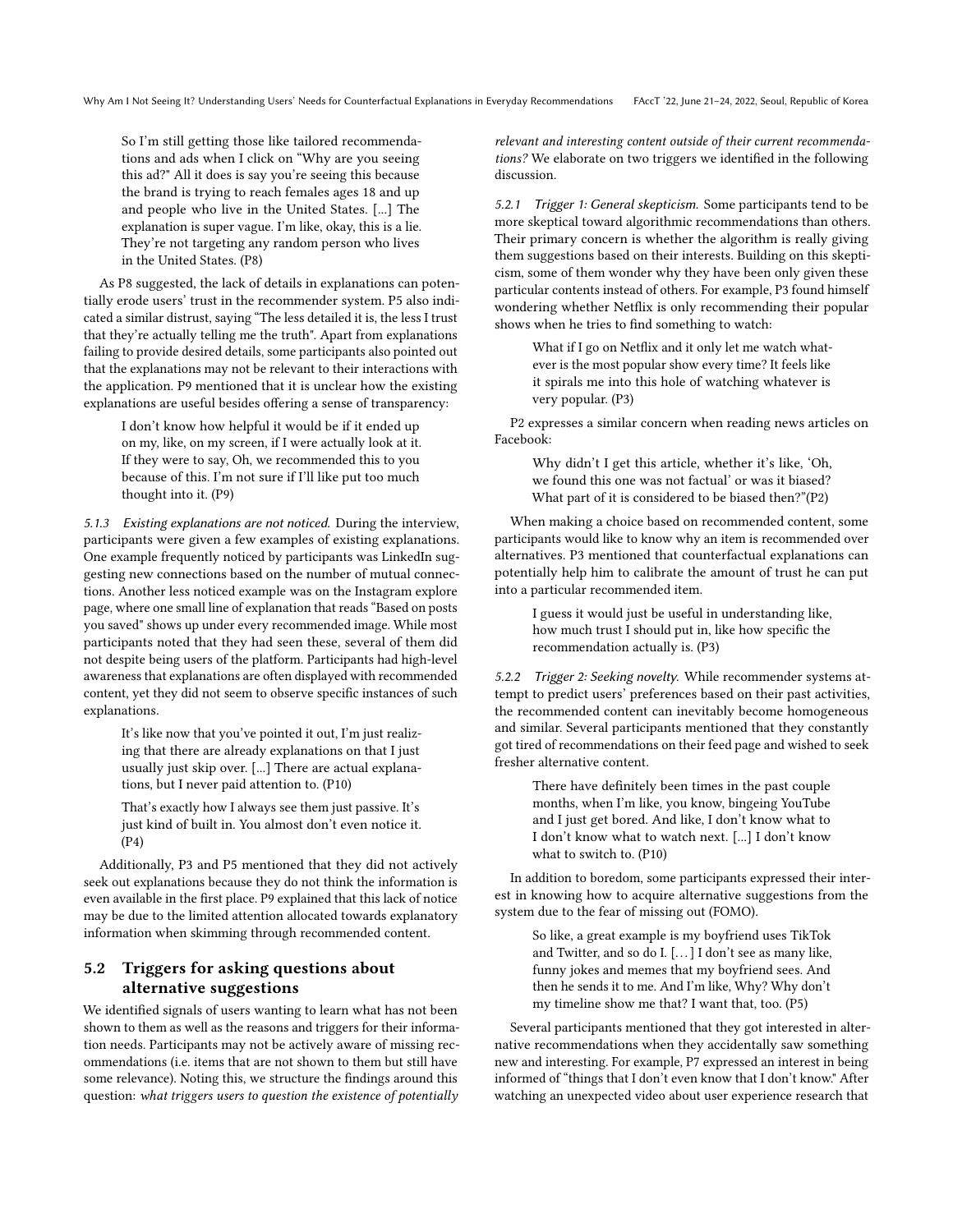showed up in her YouTube feed, she became interested in knowing what could be some other informative and educational video suggestions that are not showing up in her recommendation feed.

The term UX was very new to me. And I don't know how it came up in my feeds, but one video I got triggered off a path of like other videos coming in. Then it was a very nice surprise for me that I came across very randomly. I was wondering like how many of these things am I missing out on? [...] It's not so much the element of surprise that I'm looking for in these in these platforms, it's that I want to go down within a narrow field. (P7)

## 5.3 Cost of decision making as a factor for explanation needs

While we found several motivations and reasons for participants to use counterfactual reasoning to question alternative recommendations, they did not express the desire to seek counterfactual explanations for every scenario. This is partly attributed to the additional information complexity inherent in thinking about the missing and alternative items and contrasting them with the existing recommendations. For example, P12 mentioned that when he casually order food for a quick dinner, he would rely on "gut reaction" and chose a recommended item without referring to explanations. In the same vein, P3 also mentioned that counterfactual information would appear desirable for a decision if there were significant perceived benefits associated with it.

The process of looking at different why not explanations feels like it would take a long time. I would care more if I'm making like a pretty big decision out of it. Like buying stuff or like watching a really like long running show, more consequential than like listening to a single song. I don't think I've cared too much about exploring that for Spotify necessarily. It would be more useful for making decisions on Amazon or Netflix. (P3)

P10 mentioned concerns about how recommended content might negatively affect her personal beliefs and mental health. She would like to see a why not explanation to quickly grasp a suggested item's uniqueness if that item is "loaded with information". On the other hand, P2 found a balanced perspective to be essential when reading news. Hence, she identified a need for why not explanations when she received one-sided news. She wanted to understand what makes a particular side of the perspective suggested to her but not others.

Like for counterfactuals, if that helps a lot for politics, especially because the one thing I get worried about with recommendation systems is if I only get one side of news, although certain side of news is not usually reputable most of the time, but I still like to try to keep them as balanced as I can. (P2)

# 6 SURVEY STUDY METHOD

Based on the interview findings, we found that the potential costs and benefits associated with selecting a recommendation (e.g. finding a movie to watch, choosing a product to buy) may affect the user's interest in understanding why alternative options are not being suggested. Behavioral economics literature has introduced the concepts of experienced utility and decision utility, where experienced utility refers to the endpoint of a decision process after the person attains the outcome of that decision, and decision utility refers to the utility signal perceived at the point of choice to guide the decisions [\[5\]](#page-9-21). Hence, we hypothesized that the utility associated with decision-making is correlated with users' needs for why not explanations when choosing from a list of recommended items. To elicit how information demand changes with the potential costs and benefits of a decision outcome, we conducted a second survey study using two different scenarios to test and quantify potential correlation effects between the utility of decision-making and users' why not explanation needs for the missing alternative recommendations.

#### 6.1 Survey Design

To test and find evidence for the hypothesis, we designed a survey that uses two different scenarios to elicit users' information needs for why not explanations. Using described scenarios instead of deployment of an actual system allow us to more efficiently study and understand the potential association between decision-making utility and explanation needs. We also wanted to focus on the type and content of the explanation (what to explain) rather than the presentation format of an explanation (how to explain) [\[13\]](#page-9-22). Deploying an actual interface might introduce additional factors that are independent of our study focus. The premise of both scenarios is using an everyday Point-of-interest (POI) application to find a restaurant. We intentionally make the two scenarios differ in the perceived utility associated with decision-making. The first scenario is constructed as follows:

> Imagine a time when you are using an application with point-of-interest recommendations (e.g. Yelp, Google Maps, OpenTable, etc.) to find a place to eat casually without any special purposes. You search on the application and scroll down to choose from the list of recommended restaurants.

We call this "casual" scenario  $S_c$ . The second scenario differs only in the bold portion, which is replaced with find a restaurant for a special event (e.g., group dinner, birthday, anniversary, etc.). We call this "special" scenario  $S_s$ . For both  $S_c$  and  $S_s$ , participants were asked to indicate how often they had encountered a similar situation (Likert scale) as well as the questions shown in Table [1.](#page-7-0)

The questions for the utility variables were created based on the definition of experience and decision utility in behavioral economics [\[5\]](#page-9-21). The three dependent variables Understand What, Understand Why, and Explanation Need are constructed based on the three main dimensions of why not explanation needs observed in the interview findings: interest in knowing what are the alternative recommendations, interest in understanding why they do not show up, and the willingness to read an explanation for alternative recommendations.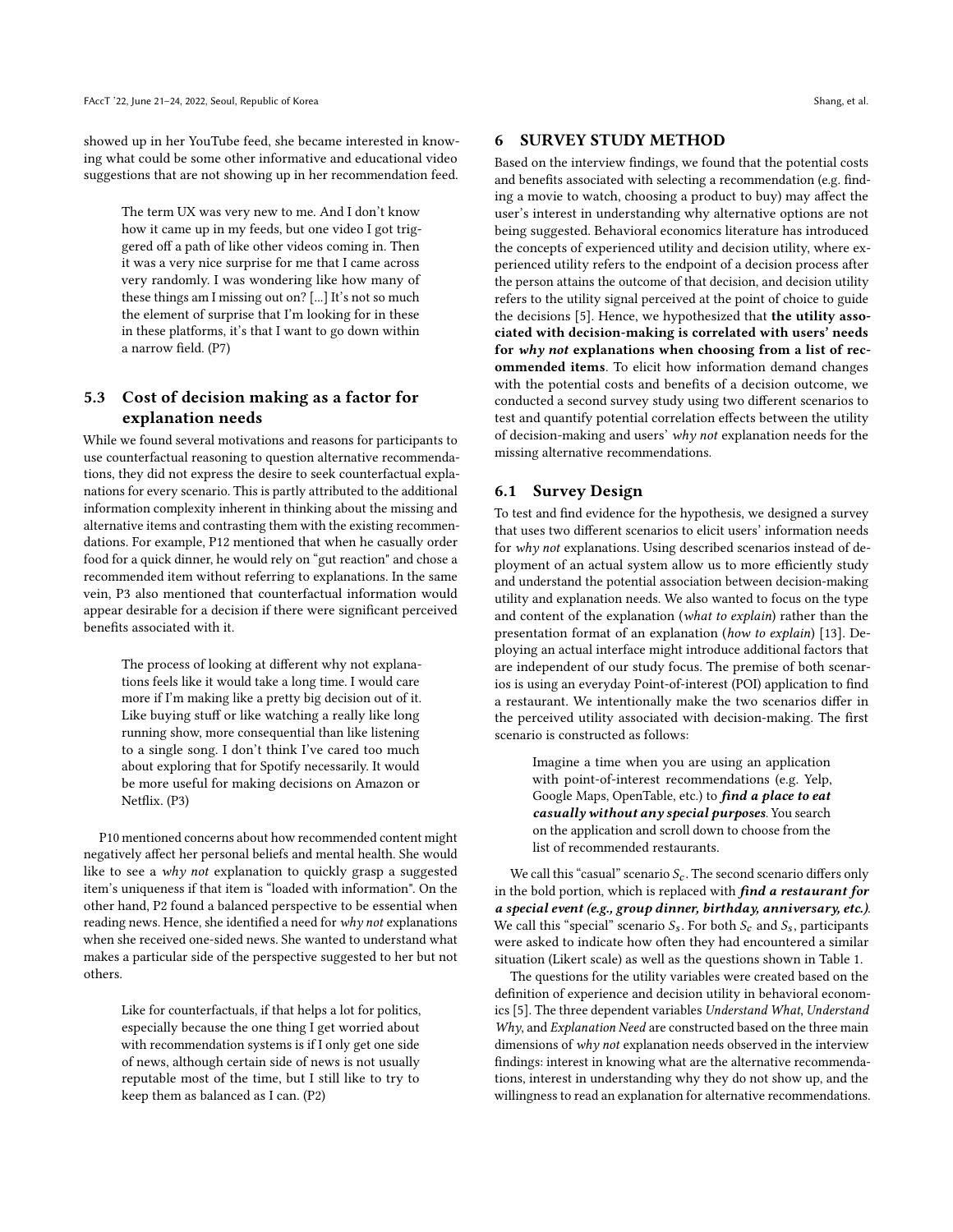In addition to having information needs, participants would sometimes have less of interest in knowing why but directly refining the search results to see alternative options. So we added a fourth variable, User Action to make a comparison with explanation needs.

One example to illustrate this scenario would be when a user looks through the recommended restaurants nearby, they might want to know why the suggestions are mostly Italian restaurants but not Asian restaurants. By knowing why not Asian restaurants in contrast with Italian restaurant suggestions, they can easily deduce what specific aspects lead to those suggestions to determine the quality and relevancy of the suggestions. To reduce order effects [\[42\]](#page-10-19) caused by the order in which the two scenarios appear, we launched two versions of the survey that reverse the order of  $S_c$ and  $S_s$ . We conducted three rounds of pilots to modify the phrasing of the question, the structure of the survey, and the construction of the scenarios.

## 6.2 Participants

We recruited a total of 101 participants from Amazon MTurk in January 2022. All participants were based in the United States and had both overall HIT approval rates of at least 95% and the total number of HITs approved over 5,000. Each participant received \$1.80 as compensation for finishing the survey. We did not implement attention check questions in our survey based on a set of studies that advise against inserting such questions, as they can lower data quality later on in the survey [\[46\]](#page-10-20). Instead, we removed responses based on the question How often have you encountered scenarios similar to the one mentioned in this scenario? If the participant's answer is "Never", their responses might not accurately reflect their actual decision making. We used this as a filtering criterion to exclude their responses from the analysis. In the end, we used a total of 89 valid responses in our analysis. Of the 89 participants, 50 identified as male and 39 as female. The average age was 38.0 (std = 10.1) and all were from North America/Central America. All but one completed their high school education, 56 have at least a bachelor's degree, and 8 have professional and/or Master's degrees.

## 7 SURVEY STUDY FINDINGS

## 7.1 t-test Analysis

In this analysis, we wanted to test our intervention by looking at how participants' perceived utility varies between the two scenarios. To identify a statistically significant difference between our independent variables ( $S_s$  and  $S_c$ ) and dependent variables (listed in Table [2\)](#page-7-1), we ran a paired t-test across all variables. The variables exhibit some violations from normality based on Shapiro-Wilk test for normality [\[39\]](#page-10-21), so we used the Wilcoxon Signed Rank Test [\[50\]](#page-10-22) for our analysis. The results are shown in Table [2](#page-7-1) alongside the means for each variable.

The p-values for all the variables are less than 0.05, suggesting that the participants' responses are significantly different across these two scenarios. Furthermore, means are higher in  $S_s$  than  $S_c$ in all variables. However, we also observed that there are nontrivial variances across the responses. That is, even though there is a significant difference in the two scenarios for all variables, we cannot yet conclude that there is a correlation between perceived utility and explanation needs. We conducted a regression analysis in the following section to provide further evidence on the variable relationships.

## 7.2 Regression Analysis

The results of the first analysis demonstrate that participants perceive the utility associated with the decision-making to be different between  $S_c$  and  $S_s$ , and their likelihoods in exploring, questioning, and seeking an explanation for alternative recommended content are also significantly different across these two scenarios.

Based on this result, to further establish the relationships between the three exogenous variables for utility (Decision Utility, Experience Utility (negative), Experience Utility (positive)) and the four endogenous variables for the different facets of why not explanation needs (User Action, Understand What, Understand Why, Explanation Need), we ran an ordinal logistic regression on each pair of variables. Note that in this analysis, we do not analyze responses for  $S_c$  and  $S_s$  separately, since we observed variances across participants' perceived utility for the two scenarios. In this regression analysis, we combined responses from the two scenarios and looked at the variable-wise correlations. We also ran a linear regression which matched the results of our ordinal regression. The ordinal (and by courtesy, linear) regression coefficients are shown in the heatmap in Figure [1.](#page-7-2)

From the correlation coefficients, we can see that Experience Utility (positive) and User Action have the strongest correlation (0.65) across all the pairs. We adopted the range of correlation coefficient values from prior literature [\[17\]](#page-9-23) to determine the strength of correlation. Explanation Need had moderate correlation with the endogenous variables, while the exogenous variables were moderately correlated with Decision Utility.

For the variable User Action, we found that it is most strongly correlated with Experience Utility (positive). That is, making a better choice could potentially be the strongest motivation for users to take action in refining the results and looking for alternative suggestions that did not show up. Both Experience Utility (positive) and Decision Utility demonstrate weak to moderate positive correlations with the pair of variables that measure users' likelihood to ask what and why are certain items absent from their recommendation list. Interestingly, Experience Utility (negative) and Understand What displayed no significant correlation, and Experience Utility (negative) and Understand Why displayed very week correlation. That is, dissatisfaction from making a bad choice was not noticeably linked to users wondering if there were other options besides ones recommended to them. The last variable Explanation Need has moderate correlation Experience Utility (positive) and Decision Utility. That is, the expected utility at the point of decision making and the utility of making a good choice based on experiences have a significant moderate correlation to how much users would want to see a why not explanation.

## 8 DISCUSSION

## 8.1 Discussion of Interview Findings

In RS, explanations function as an aid for users to make actionoriented decisions, performing as a support mechanism for task goals [\[35\]](#page-10-23). In particular, why not explanations can shed light on why the algorithm does not suggest certain items, enhancing the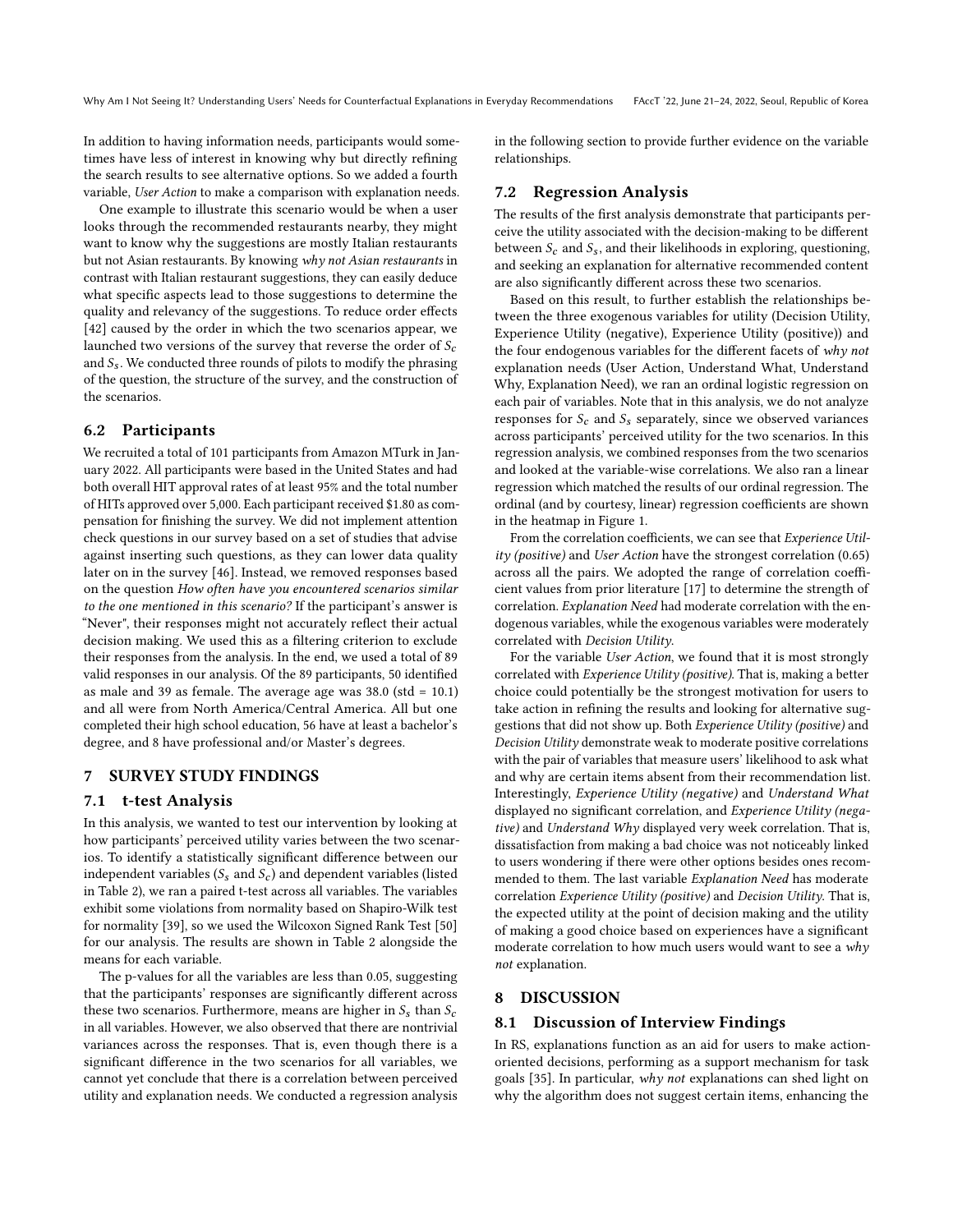<span id="page-7-0"></span>

| Variable                      | <b>Survey Question</b>                                                                                                                                                     |         |
|-------------------------------|----------------------------------------------------------------------------------------------------------------------------------------------------------------------------|---------|
| Decision Utility              | How much thought would you put into making a choice?                                                                                                                       |         |
| Experience Utility (negative) | How dissatisfied would you be if you make a bad choice?                                                                                                                    |         |
| Experience Utility (positive) | How satisfied would you be if you make a good choice?                                                                                                                      |         |
| User action                   | How likely would you try to refine the search results to see better options?                                                                                               |         |
| Understand What               | How likely would you question for the absence of<br>potential options from your recommendation list?                                                                       |         |
| Understand Why                | How likely would you question the reason for the absence of<br>potential options from your recommendation list?                                                            |         |
| <b>Explanation Need</b>       | If the application can provide you with an explanation<br>for why certain potential options are not recommended to you<br>how much do you want to see such an explanation? | $1 - 5$ |

#### Table 1: Variable names and corresponding survey questions

#### Table 2: t-test results for each variable

<span id="page-7-1"></span>

| Variable                      | Mean in $S_s$ (Variance) | Mean in $S_c$ (Variance) Difference in Mean |           |
|-------------------------------|--------------------------|---------------------------------------------|-----------|
| Decision Utility              | 4.11(0.72)               | 3.35(0.78)                                  | $0.76***$ |
| Experience Utility (negative) | 3.10(1.0)                | 2.40(0.77)                                  | $0.70***$ |
| Experience Utility (positive) | 3.64(0.28)               | 3.37(0.42)                                  | $0.27***$ |
| User Action                   | 3.52(0.46)               | 3.18(0.60)                                  | $0.34***$ |
| Understand What               | 2.93(0.97)               | 2.61(0.95)                                  | $0.32**$  |
| Understand Why                | 2.76(0.84)               | 2.47(0.87)                                  | $0.29**$  |
| <b>Explanation Need</b>       | 3.61(1.4)                | 3.15(1.5)                                   | $0.46***$ |

\*\* for p-value < 0.01, \*\*\* for p-value <  $0.001$  .



<span id="page-7-2"></span>

Figure 1: Heatmap showing the ordinal regression correlation coefficients between variables on the  $y$ -axis (exogenous variable) and variables on the x-axis (endogenous variable). Note that the cells with 0 indicates that the regression coefficients are not statistically significant (i.e., p-value > 0.05).

level of transparency in algorithmic profiling [\[3\]](#page-9-24) without disclosing any of the RS's inner workings. We note that we have not yet seen examples of counterfactual explanations deployed in everyday RS; however, even without concrete examples, participants identified scenarios in which they would find counterfactual explanations

helpful. These insights may be valuable in envisioning what these explanations can look like in the real world.

We first explored participants' experiences with existing explanations online. Our participants generally expressed a need for better explanations to aid their decision-making with recommendations.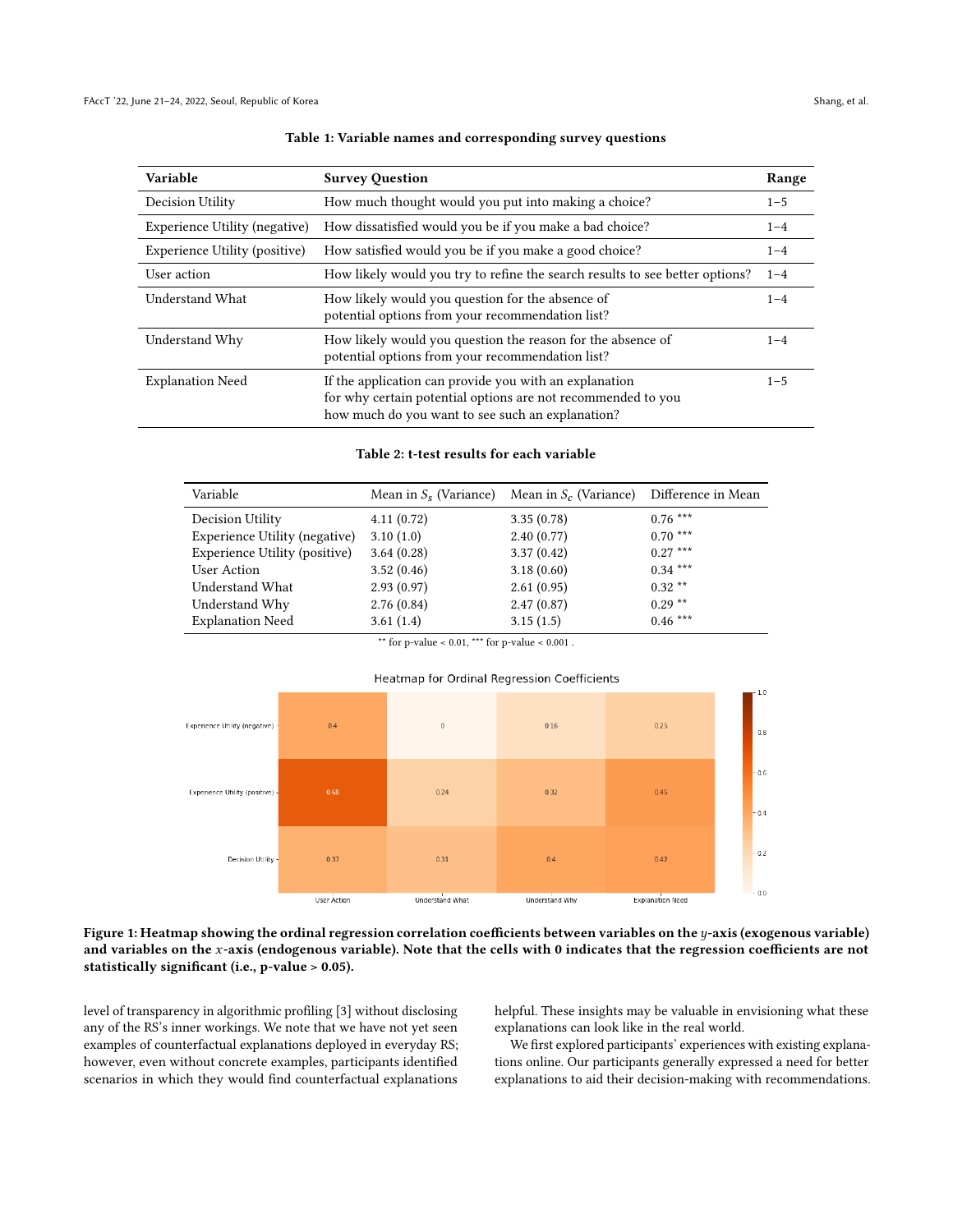Many participants were more skeptical of whether the explanation was disclosing the key reasons that influenced the recommended content, and they indicated a need for more detailed explanations instead of general information that only provides a basic sense of transparency. In addition to that, we also observed a discrepancy between participants' strong need for explanations and how little they actually notice and interact with existing explanations. While there is a near consensus among participants' responses on wanting more explanatory information, participants typically did not always actively seek explanations. This shows that we need both better explanation methods as well as a deeper understanding of the specific factors and triggers that prompt users to seek such explanations.

We then elicited triggers for participants to ask why not questions. While the need for new alternative content and general skepticism can trigger people to ask why not questions, participants do not always want an explanation for that. People's needs for why not explanations might depend on if their perceive the decision-making as relatively consequential. Gregor and Bensabat [\[20\]](#page-9-9) argue that users are not likely to access explanations without a specific trigger, as the act of accessing indicates a need to learn how a system works. For a relatively low-stakes decision-making domain like interacting with recommendations in everyday applications, learning how the recommender system works may not be top-of-mind for the user. This finding also echoed with Bunt et al.'s finding that the trade-off between undesirable costs and uncertain benefits associated with reading explanations is the main reason why users do not want more information in certain cases [\[6\]](#page-9-18). While participants might be generally interested in understanding missing recommendations, they might not always want to afford the cognitive effort to to read  $why$  not explanations. We then hypothesized that utility associated with decision-making among various recommended items might be a crucial factor for how much they would want to see a why not explanation to explore further in the survey study.

We anticipate that counterfactual explanations will be consumed at a slower rate than regular explanations in scenarios with high decision utility, partially owing to higher cognitive load [\[11\]](#page-9-25). This is an acceptable trade-off given that the resulting decision may have higher consequences. Cognitive load management in counterfactual explanations, however, should be carefully addressed, given that previous work has shown that the presence of uncertainty under high load conditions leads to decreased trust in an RS [\[57\]](#page-10-24). In the world of regular explanations, works like COGAM [\[1\]](#page-9-26) allows for cognitive load to be decreased without decreasing model accuracy, and/or model accuracy to be increased without increasing cognitive load. Envisioning what similar techniques could look like in a counterfactual environment may be a promising area of future work.

## 8.2 Discussion of Survey Findings

Building on one of the main findings from the interview, our survey study further explored the correlational effects between the perceived utility associated with decision-making and people's why not explanation needs. The findings showed that the scenario with a higher perceived utility of decision-making  $(S_s)$  garnered higher

needs for counterfactual explanations and the probing of alternative options. This resonates with the work of Kulesza et al. [\[25\]](#page-9-27) and Bunt et al. [\[6\]](#page-9-18) on users' perception of the cost-benefit trade-off of attending to explanations. The statistically significant differences between the two scenarios point to users' desires to potentially see different explanations within the same app, depending on the usage scenario. This has implications on the design of recommendation interfaces and underlying algorithms in "premium-tier" services of apps, such Airbnb LUXE [\[2\]](#page-9-28) and Uber Black [\[45\]](#page-10-25).

Across the three dependent variables, Experience Utility (positive) and Decision Utility have the strongest correlational effects across the four dependent variables. This is relatively intuitive for Decision Utility, measured by the utility perceived during the decision-making process, as the more effort people put into making the decision, the most likely they would want to see and understand alternative items not shown to them. In the survey context, the findings on the Experience Utility (positive) variable means that if the person thinks that there is a high benefit associated with finding a good restaurant, they would be more interested in understanding what is missing and why they are not seeing other options. In a more general sense, this means that the perceived benefits of being satisfied with the decision outcome is a stronger indicator for counterfactual reasoning and explanation needs than the perceived costs of a poor decision outcome. One possible reason is that on everyday applications, many interactions are optimized for shortterm euphoria [\[33\]](#page-10-26). However, this result might not be generalizable to high-stakes applications of recommender systems in domains such as disaster response [\[23\]](#page-9-29) without further study.

More interestingly, we found that correlational effects of Experience Utility (positive) and Experience Utility (negative) on why not explanation needs are not symmetrical. While Experience Utility (positive) has generally stronger correlations with all the dependent variables, Experience Utility (negative) has generally weaker or nonsignificant correlations with the dependent variables. Since ratings of Experience Utility (negative) and Experience Utility (positive) can be made analogous to the risk-reward ratio [\[38\]](#page-10-27), risk—Experience Utility (negative)—may prompt users to act differently than reward— Experience Utility (positive). This motivates further study to explore the risk and reward mechanisms of human decision-making in relation to explanation needs.

Lastly, we see that User Action has a high correlation with all the independent variables. This points to an observation that instead of seeking explanations, people might be more inclined to directly take actions to refine the search results, calling for a reconsideration of whether providing explanations is really the best way to support users in certain decision-making scenarios.

#### 9 LIMITATIONS AND FUTURE WORK

In our interview study recruitment, we selected our participants based on their self-reported computer science background, technical literacy, and knowledge of RS, but we did not implement a method (such as a short technical quiz) to verify this. We also had a relatively small sample of participants as we stopped interviewing after we observed data saturation.

While our survey study allowed us to identify strong evidence for correlation, we cannot conclude with certainty any causal effects of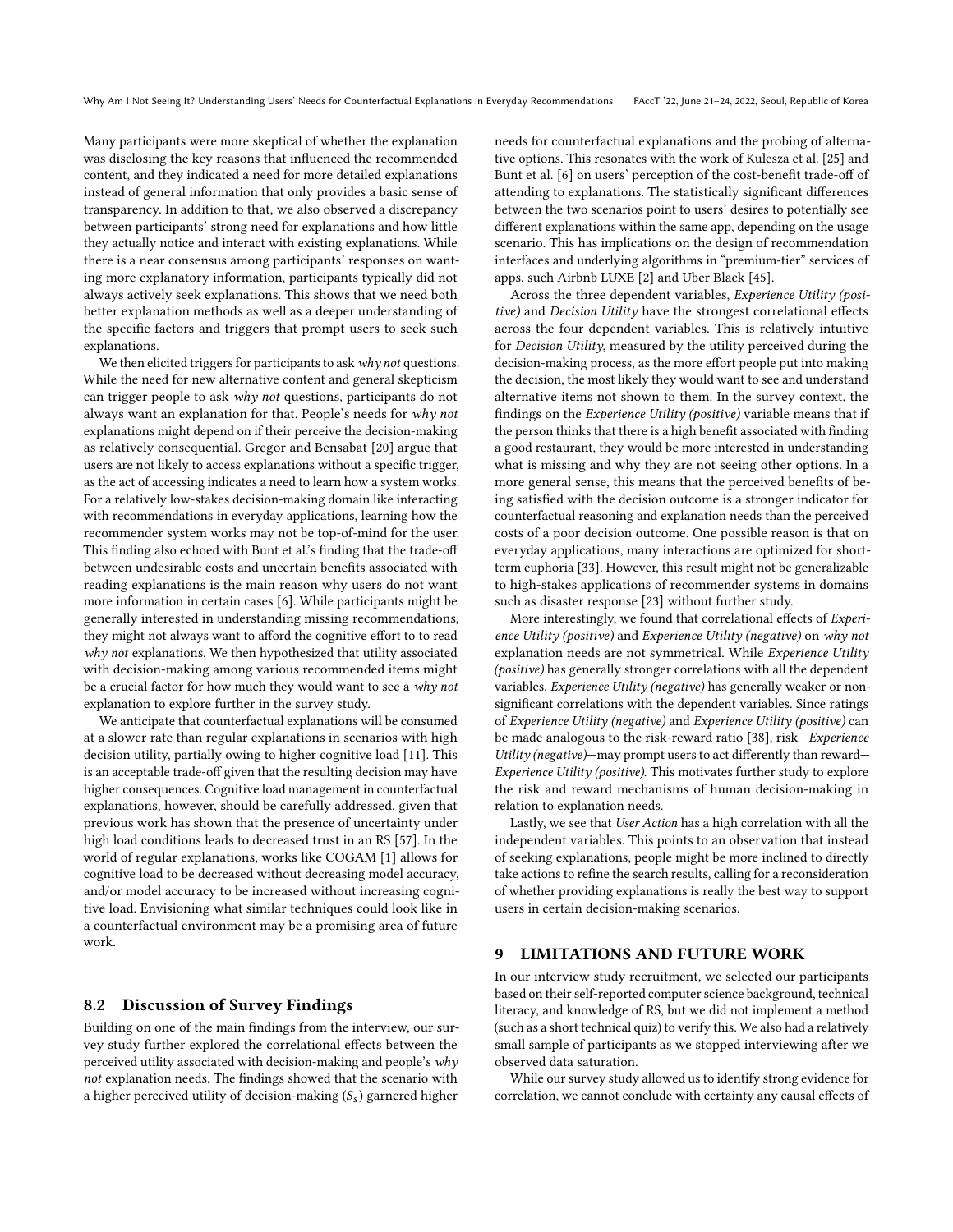decision-making utility on users' why not explanation needs. Future work can implement a functional interface with real data to use in our survey to test stronger hypotheses. We defer investigating the relationship between recommendation presentation techniques, such as those suggested by Eiband et al. [\[13\]](#page-9-22), and counterfactual reasoning to future work.

Additionally, we only considered one type of scenario in our survey. Decision-making associated with restaurant selection may be generalized to other scenarios, but may also be polluted by variations in affordances in different applications (e.g. customizability of item filters in Yelp vs. Netflix). The generalizability of our findings is also limited by demographic distributions we sampled. Future work may be interested in exploring different demographics, such as college students, on an everyday service platform of a different nature, such as an e-commerce website.

Finally, our survey focused exclusively on why not explanations and did not make a direct comparison with conventional  $why$  explanations. Therefore, we cannot determine whether perceived decision-making utility affected different types of explanations similarly or or uniquely affected why not explanations.

## 10 CONCLUSION

In this work, we explored people's needs for counterfactual (why not) explanations when interacting with recommended content in everyday service applications. Through an interview study, we identified two triggers—general skepticism towards recommendations and a desire for novelty—that prompt participants to ask why not questions as well as one main factor—perceived decision utility that positively influences participants' counterfactual explanation needs. Based on the findings, we deployed a scenario-based survey study to quantify the correlation between utility associated with different stages and outcomes of the decision-making and the various facets of counterfactual explanation needs. We found significant positive correlations between several variables that provide evidence in support of our hypothesis that users' perceived utility of decision making and corresponding outcomes are associated with their needs for why not explanations. Our findings have implications on the future design of decision utility-aware, user-facing recommendation systems for everyday intelligent applications.

## ACKNOWLEDGMENTS

A part of this project was funded through the National Science Foundation (NSF) award IIS-1910154.

## **REFERENCES**

- <span id="page-9-26"></span>[1] Ashraf Abdul, Christian von der Weth, Mohan Kankanhalli, and Brian Y. Lim. 2020. COGAM: Measuring and Moderating Cognitive Load in Machine Learning Model Explanations. Association for Computing Machinery, New York, NY, USA, 1–14.<https://doi.org/10.1145/3313831.3376615>
- <span id="page-9-28"></span>[2] Airbnb, Inc. [n.d.]. Every home is a destination. [https://www.airbnb.com/luxury.](https://www.airbnb.com/luxury) Accessed: 2022-01-20.
- <span id="page-9-24"></span>[3] Oscar Alvarado and Annika Waern. 2018. Towards algorithmic experience: Initial efforts for social media contexts. In Proceedings of the 2018 chi conference on human factors in computing systems. 1–12.
- <span id="page-9-12"></span>[4] Hervé-Madelein Attolou. 2021. Why-Not explanations for recommenders. In Actes de la conférence BDA 2021. 99.
- <span id="page-9-21"></span>[5] Kent C Berridge and John P O'Doherty. 2014. From experienced utility to decision utility. In Neuroeconomics. Elsevier, 335–351.
- <span id="page-9-18"></span>[6] Andrea Bunt, Matthew Lount, and Catherine Lauzon. 2012. Are explanations always important? A study of deployed, low-cost intelligent interactive systems. In

Proceedings of the 2012 ACM international conference on Intelligent User Interfaces. 169–178.

- <span id="page-9-19"></span>[7] L. Ceci. 2021. Average time spent daily on a smartphone in the United States 2021. [https://www.statista.com/statistics/1224510/time-spent-per-day-on](https://www.statista.com/statistics/1224510/time-spent-per-day-on-smartphone-us/)[smartphone-us/.](https://www.statista.com/statistics/1224510/time-spent-per-day-on-smartphone-us/) Accessed: 2022-01-20.
- <span id="page-9-2"></span>[8] Hao-Fei Cheng, Ruotong Wang, Zheng Zhang, Fiona O'Connell, Terrance Gray, F Maxwell Harper, and Haiyi Zhu. 2019. Explaining decision-making algorithms through UI: Strategies to help non-expert stakeholders. In Proceedings of the 2019 chi conference on human factors in computing systems. 1–12.
- <span id="page-9-8"></span>Henriette Cramer, Vanessa Evers, Satyan Ramlal, Maarten Van Someren, Lloyd Rutledge, Natalia Stash, Lora Aroyo, and Bob Wielinga. 2008. The effects of transparency on trust in and acceptance of a content-based art recommender. User Modeling and User-adapted interaction 18, 5 (2008), 455.
- <span id="page-9-0"></span>[10] Sarah Dean, Sarah Rich, and Benjamin Recht. 2020. Recommendations and user agency: the reachability of collaboratively-filtered information. In Proceedings of the 2020 Conference on Fairness, Accountability, and Transparency. 436–445.
- <span id="page-9-25"></span>[11] Cary Deck and Salar Jahedi. 2015. The effect of cognitive load on economic decision making: A survey and new experiments. European Economic Review 78 (2015), 97–119.
- <span id="page-9-15"></span>[12] Berkeley J Dietvorst, Joseph P Simmons, and Cade Massey. 2015. Algorithm aversion: People erroneously avoid algorithms after seeing them err. Journal of Experimental Psychology: General 144, 1 (2015), 114.
- <span id="page-9-22"></span>[13] Malin Eiband, Hanna Schneider, Mark Bilandzic, Julian Fazekas-Con, Mareike Haug, and Heinrich Hussmann. 2018. Bringing transparency design into practice. In 23rd international conference on intelligent user interfaces. 211–223.
- <span id="page-9-16"></span>[14] Malin Eiband, Sarah Theres Völkel, Daniel Buschek, Sophia Cook, and Heinrich Hussmann. 2019. When people and algorithms meet: User-reported problems in intelligent everyday applications. In Proceedings of the 24th international conference on intelligent user interfaces. 96–106.
- <span id="page-9-11"></span>[15] Nadine Elzein. 2019. The demand for contrastive explanations. Philosophical Studies 176, 5 (2019), 1325–1339.
- <span id="page-9-13"></span>[16] Motahhare Eslami, Aimee Rickman, Kristen Vaccaro, Amirhossein Aleyasen, Andy Vuong, Karrie Karahalios, Kevin Hamilton, and Christian Sandvig. 2015. " I always assumed that I wasn't really that close to [her]" Reasoning about Invisible Algorithms in News Feeds. In Proceedings of the 33rd annual ACM conference on human factors in computing systems. 153–162.
- <span id="page-9-23"></span>[17] James D Evans. 1996. Straightforward statistics for the behavioral sciences. Thomson Brooks/Cole Publishing Co.
- <span id="page-9-7"></span>[18] Fatih Gedikli, Dietmar Jannach, and Mouzhi Ge. 2014. How should I explain? A comparison of different explanation types for recommender systems. International Journal of Human-Computer Studies 72, 4 (2014), 367–382.
- <span id="page-9-4"></span>[19] Tarleton Gillespie. 2014. The relevance of algorithms. Media technologies: Essays on communication, materiality, and society 167, 2014 (2014), 167.
- <span id="page-9-9"></span>[20] Shirley Gregor and Izak Benbasat. 1999. Explanations from intelligent systems: Theoretical foundations and implications for practice. MIS quarterly (1999), 497–530.
- <span id="page-9-17"></span>[21] Jonathan L Herlocker, Joseph A Konstan, and John Riedl. 2000. Explaining collaborative filtering recommendations. In Proceedings of the 2000 ACM conference on Computer supported cooperative work. 241–250.
- <span id="page-9-14"></span>[22] Shagun Jhaver, Yoni Karpfen, and Judd Antin. 2018. Algorithmic anxiety and coping strategies of Airbnb hosts. In Proceedings of the 2018 CHI Conference on Human Factors in Computing Systems. 1–12.
- <span id="page-9-29"></span>[23] Nan Jing, Yijun Li, and Zhao Wang. 2014. A context-aware disaster response system using mobile software technologies and collaborative filtering approach. In Proceedings of the 2014 IEEE 18th International Conference on Computer Supported Cooperative Work in Design (CSCWD). IEEE, 516–522.
- <span id="page-9-3"></span>[24] Mark T Keane, Eoin M Kenny, Eoin Delaney, and Barry Smyth. 2021. If only we had better counterfactual explanations: Five key deficits to rectify in the evaluation of counterfactual xai techniques. arXiv preprint arXiv:2103.01035 (2021).
- <span id="page-9-27"></span>[25] Todd Kulesza, Simone Stumpf, Margaret Burnett, Sherry Yang, Irwin Kwan, and Weng-Keen Wong. 2013. Too much, too little, or just right? Ways explanations impact end users' mental models. In 2013 IEEE Symposium on visual languages and human centric computing. IEEE, 3–10.
- <span id="page-9-20"></span>[26] Johannes Kunkel, Tim Donkers, Lisa Michael, Catalin-Mihai Barbu, and Jürgen Ziegler. 2019. Let me explain: Impact of personal and impersonal explanations on trust in recommender systems. In Proceedings of the 2019 CHI Conference on Human Factors in Computing Systems. 1–12.
- <span id="page-9-10"></span>[27] David K Lewis. 1986. Causal explanation. (1986).
- <span id="page-9-5"></span>[28] Q Vera Liao, Daniel Gruen, and Sarah Miller. 2020. Questioning the AI: informing design practices for explainable AI user experiences. In Proceedings of the 2020 CHI Conference on Human Factors in Computing Systems. 1–15.
- <span id="page-9-6"></span>[29] Brian Y Lim and Anind K Dey. 2009. Assessing demand for intelligibility in context-aware applications. In Proceedings of the 11th international conference on Ubiquitous computing. 195–204.
- <span id="page-9-1"></span>[30] Tim Miller. 2019. Explanation in artificial intelligence: Insights from the social sciences. Artificial intelligence 267 (2019), 1–38.